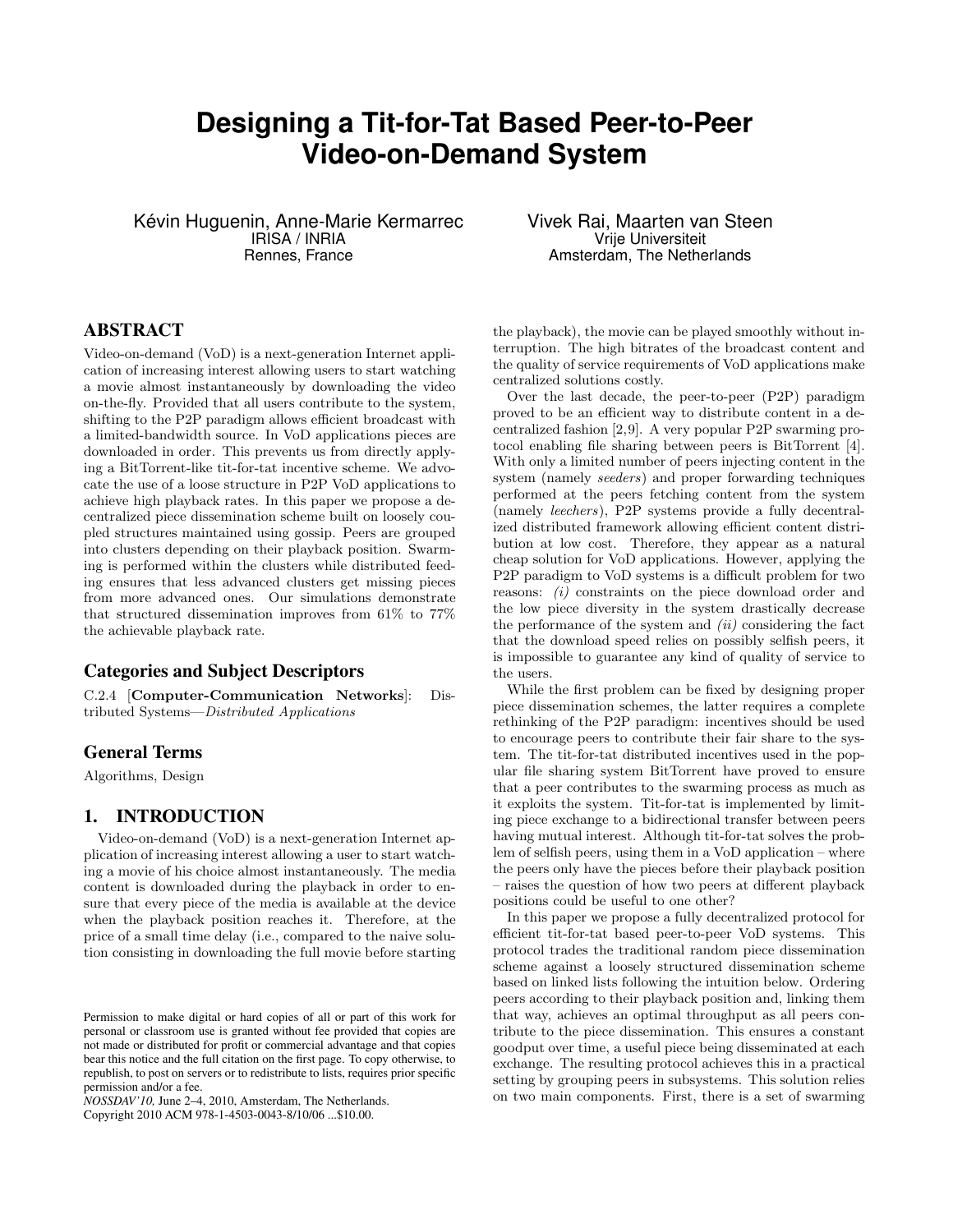subsystems, referred to as *clusters*, which enable peers close with respect to playback position, to exchange pieces of immediate interest as in traditional swarming systems. The second component is a distributed seeding/feeding protocol used to exchange pieces between clusters. The intuition is that the most advanced clusters, in terms of playback position, feed the less advanced ones, while the less advanced clusters push useful pieces to the most advanced ones. Those useful pieces, from the standpoint of the most advanced clusters, are provided by the seed to the less advanced clusters, in order to provide them with some bargaining power.

We evaluate our solution through simulations on top of the BitTorrent framework. The protocol consistently outperforms the tit-for-tat-compatible VoD system based on random exchanges proposed in [1]. Typically our structured piece dissemination protocol improves the achievable playback rate from 61% to 77% and the throughput from 68% to 87%. Moreover, our simulations show that, in constrast to an unstructured piece dissemination protocol, the efficiency of our dissemination protocol does not require the peers to store all the pieces they already played. This implies that the protocol will also work with resource-constrained devices such as set-top boxes (for instance some IPTV boxes have only 1GB of memory while a high-definition video file is of a few gigabytes). When nodes are allowed to store only 10% of the whole file (slidding window), our protocol achieves a playback rate of 77% whereas the unstructured protocol achieves a playback rate of only 18%.

Section 2 provides relevant work in the design of peerto-peer VoD systems. Section 3 gives our design rationale. Section 4 provides a high-level description of our algorithm, followed by a detailed description in Section 5. There, we also show how to provide a fully decentralized implementation. Protocol analysis and simulation results are given in Section 6 and Section 7. Section 8 concludes the paper.

## **2. RELATED WORK**

Most of the large-scale peer-to-peer content dissemination schemes are designed using a (multi)tree-like structure [2,5]. A general argument against such approaches is their relatively higher cost of maintenance in a dynamic environment [7]. In addition, since the transfer of content is not bidirectional, they are not compatible with tit-for-tat based incentive models.

Several mesh-based solutions such as BitTorrent [4] have also been proposed for content dissemination [6]. The advantage of such a solution is high scalability due to decentralization. In BitTorrent-styled file dissemination, a file is divided into multiple pieces such that each piece is independently downloaded. The incentive mechanism, namely tit-for-tat, implies that in order to download a piece, a peer must upload a piece in return. Tit-for-tat cannot be used directly in VoD applications where the piece diversity is low and two peers at different playback position have no mutual interest in exchanging pieces.

A solution introduced in [8] consists in prefetching some pieces randomly while the rest is downloaded in a sequential order. The motivation for downloading pieces in a random order is to achieve high piece diversity and provide less advanced peers with pieces to trade with more advanced ones. Random downloads help increase the throughput of the swarming process, while downloading pieces in a sequential order is critical for the performance of the VoD application.

Increasing piece diversity can also be achieved by slightly relaxing the sequentiality requirement using the segment model introduced in [1]. In this model, a file is divided into nonoverlapping segments, where a segment is a group of continuous pieces. The segments are downloaded in a sequential order, but there is no restriction on the order in which pieces are downloaded within a segment. This provides a high piece diversity within a segment. However, as segments are downloaded in sequential order, this results in only a small increase in the piece diversity over the entire swarm.

Note that none of these solutions are designed to work with decentralized incentives such as tit-for-tat. These may work with tit-for-tat, however, with reduced performance.

## **3. DESIGN RATIONALE**

Consider a simple example of a VoD system with two participants denoted by  $n_1$  and  $n_2$ . We assume that  $n_2$  is at a more advanced position compared to  $n_1$  such that the piece set of  $n_2$  forms a superset of that at  $n_1$ . Thus, even though  $n_2$  can upload the piece needed by  $n_1$  it cannot receive anything in return as  $n_1$  does not have the piece needed by  $n_2$ . Hence piece exchange is not possible. In order to make possible an exchange between the two peers, a seed can upload the pieces needed by  $n_2$  to  $n_1$  such that  $n_1$  can further exchange those pieces with  $n_2$ . In addition, this enables the bandwidth of both peers to be utilized for the dissemination process. Extending this idea for more than two participants, we now consider k nodes such that nodes  $n_k$  to  $n_1$ are arranged in decreasing order of their playback position as depicted in Figure 1. Therefore, the piece set of an intermediate node  $n_i$   $(1 \leq i \leq k)$  is a superset of the piece sets of all the nodes with lower playback position. Now, an optimal throughput can be obtained if the seed uploads the piece required by  $n_k$  to  $n_1$ , and  $n_1$  forwards this piece via all the intermediate nodes on a forward path that eventually reaches  $n_k$ . Similarly a *reverse path* can be obtained where node  $n_i$  downloads pieces in sequential order from  $n_{i+1}$  in return for pieces transfered on the forward path. Note that since, in BitTorrent, a piece can only be uploaded by a peer after it has been completely and successfully received (i.e., full download requirement), this approach works only if all peers are at different playback positions.



Figure 1: The seed forwards the most advanced piece to the least advanced peer. This piece is eventually uploaded to the most advanced peer on a forward path. In return, in order pieces are downloaded on a reverse path.

From the above discussion we can conclude that a natural structure to support efficient utilization of upload bandwidth is to arrange peers in a *linked list*. This linked list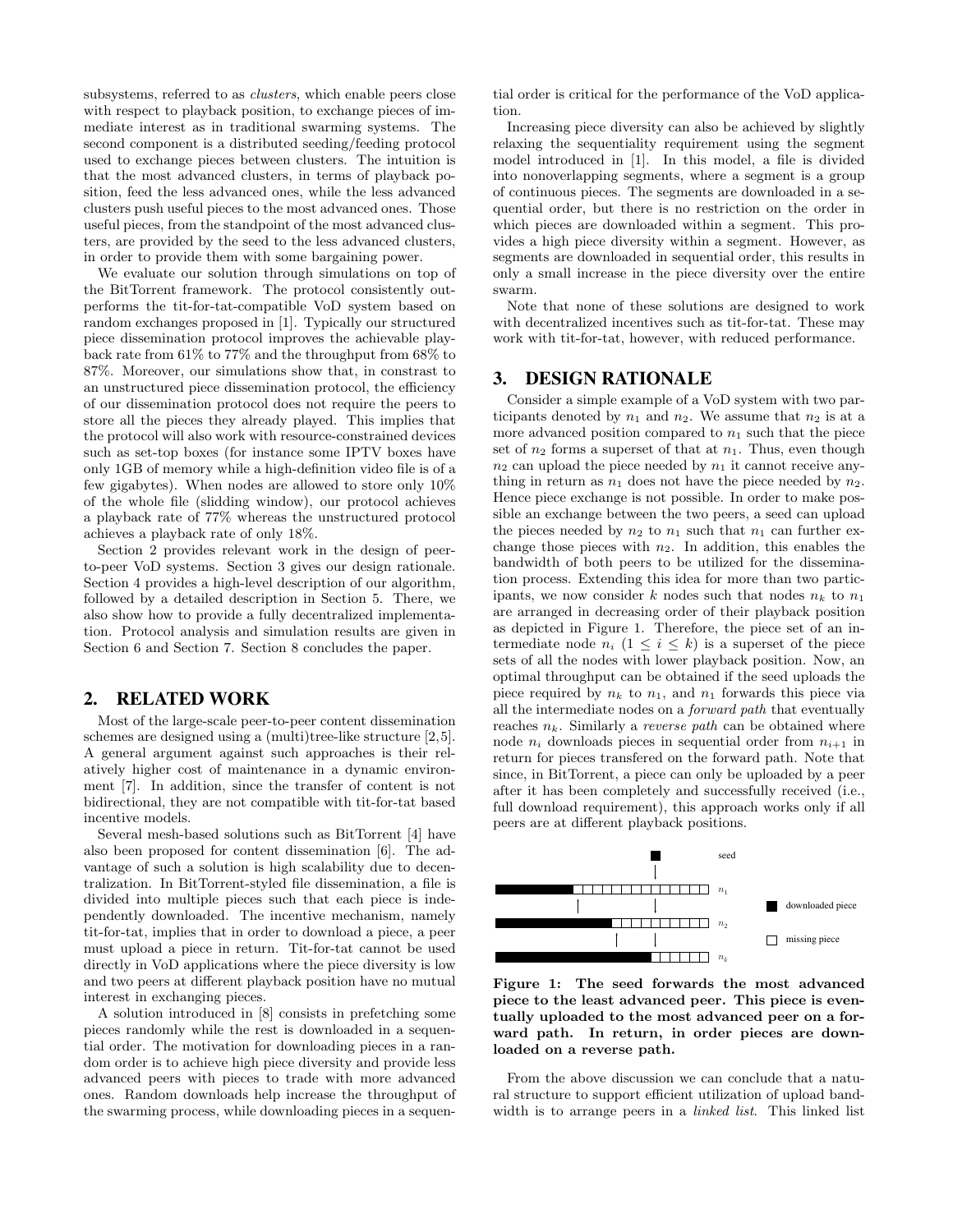structure implies that half of the upload bandwidth is utilized on the forward path for forwarding pieces from the seed to the most advanced peer while the other half is dedicated to the reverse path for uploading pieces from a more advanced peer to a less advanced peer in sequential order. However, this approach poses several problems:  $(i)$  only half of the upload bandwidth used serves the peers' immediate interests;  $(ii)$  it requires all peers to be at a different playback position;  $(iii)$  the throughput of the linked list is limited by the bandwidth of the slowest peer;  $(iv)$  it is hard to maintain such a structure in practical decentralized setting in the presence of churn.

# **4. STRUCTURED PIECE DISSEMINATION**

In the previous section, we identified that a linked list structure is a natural solution for providing tit-for-tat based VoD, which can achieve maximum throughput. However, due to several practical reasons, we concluded that a solution based on a single peer-level linked list is not viable. A natural extension is to maintain several linked lists, which are seeded separately as illustrated in Figure 2. The seeding capacity can be equally divided between all the linked lists. However, this solution is not scalable either because the number of linked lists grows with the size of the system. this solution also suffers from a poor performance due to lack of piece exchange between peers at the same playback position. In addition, it is based on a fragile structure hardly maintainable in a practical setting.



Figure 2: Distributed feeding using multiple linked lists at the peer level (horizontal piece exchanges)

Remember that the solution proposed in [1] relaxes the sequentiality requirement by splitting the file into segments, which are downloaded sequentially. However, the pieces within a segment are downloaded in a random order. The set of peers downloading the same segment can now be considered as an independent swarm (referred to as a cluster) such that each of these clusters can be seeded separately. Thus, only the vertical exchanges are performed such that pieces are exchanged between peers within the same segment. If sufficient seeding capacity could be provided to all these clusters, a very high throughput can be attained. A simple way to provide seeding is to equally divide the seeding capacity between clusters as demonstrated in Figure 3. However, if the number of clusters is very high, the available seeding capacity may not be sufficient.



Figure 3: Independent swarming with centralized seeding (vertical piece exchanges)

Notice that the distributed feeding technique as depicted

in Figure 2, which is based on horizontal piece exchanges is complementary to the independent swarming technique shown in Figure 3 that is based on vertical transfers. However, neither of these techniques is sufficient enough by itself. Therefore, we design a hybrid scheme where the vertical piece transfers are utilized for swarming and horizontal piece transfers are used for distributed feeding (see Figure 4). In order to achieve that, we allow the peers within the same segment to be grouped into clusters. These clusters are then fed with pieces in a distributed manner using a linked-list structure. This hybrid scheme solves all those problems that we encountered in a similar linked-list styled piece dissemination structure at the peer level.



Figure 4: Hybrid solution at a cluster level

There are several advantages to this hybrid scheme, for example, the length of the list is now solely limited by the number of segments which is a constant and does not vary with the size of the swarm, meaning that the delay remains constant. Further, facilitating piece transfers within a segment allows for vertical transfers between peers in the same segment and hence eliminate the bottlenecks described above. Note that even in this model, the horizontal piece exchanges are done over a linked list. However, these linked lists are not independent and they can thus be fed through each other. In a linked list at the peer level, every piece has to feed at least one piece on its forward path in order to download one piece on a return path in a sequential order. Therefore, a linked list at the peer level can achieve a maximum goodput of only 50%. Nevertheless, in the cluster model, all peers within a cluster are responsible for feeding pieces. Thus, the fraction of bandwidth utilized per peer in feeding pieces is significantly reduced and hence a much higher goodput can be expected.

#### **5. ALGORITHM DETAILS**

Structured piece dissemination is essentially distributed feeding using multiple linked lists at the cluster-level together with swarming within a cluster over a random graph. In order to make distributed feeding more effective, the forward path should be as long as possible such that more clusters can be fed along the reverse path. To achieve these goals, we design our algorithm to  $(i)$  facilitate piece exchanges between peers within the same cluster,  $(ii)$  maximize the distance between the source cluster (to which the advanced pieces are seeded) and the target cluster (for which these pieces are of immediate interest) in terms of the playback positions; and  $(iii)$  maximize the number of intermediary clusters participating to the forward/reverse path.

To this end, we need to make three important modifications to the traditionally used algorithms/policies used in BitTorrent. First, we introduce an alternate seeding policy. In BitTorrent, the objective of the seed is to provide rare pieces to the system. However, our objective here is to enable piece exchanges between peers in different clusters, thus establishing as long as possible bi-directional linked list structures for piece exchange, i.e., distributed feeding. Sec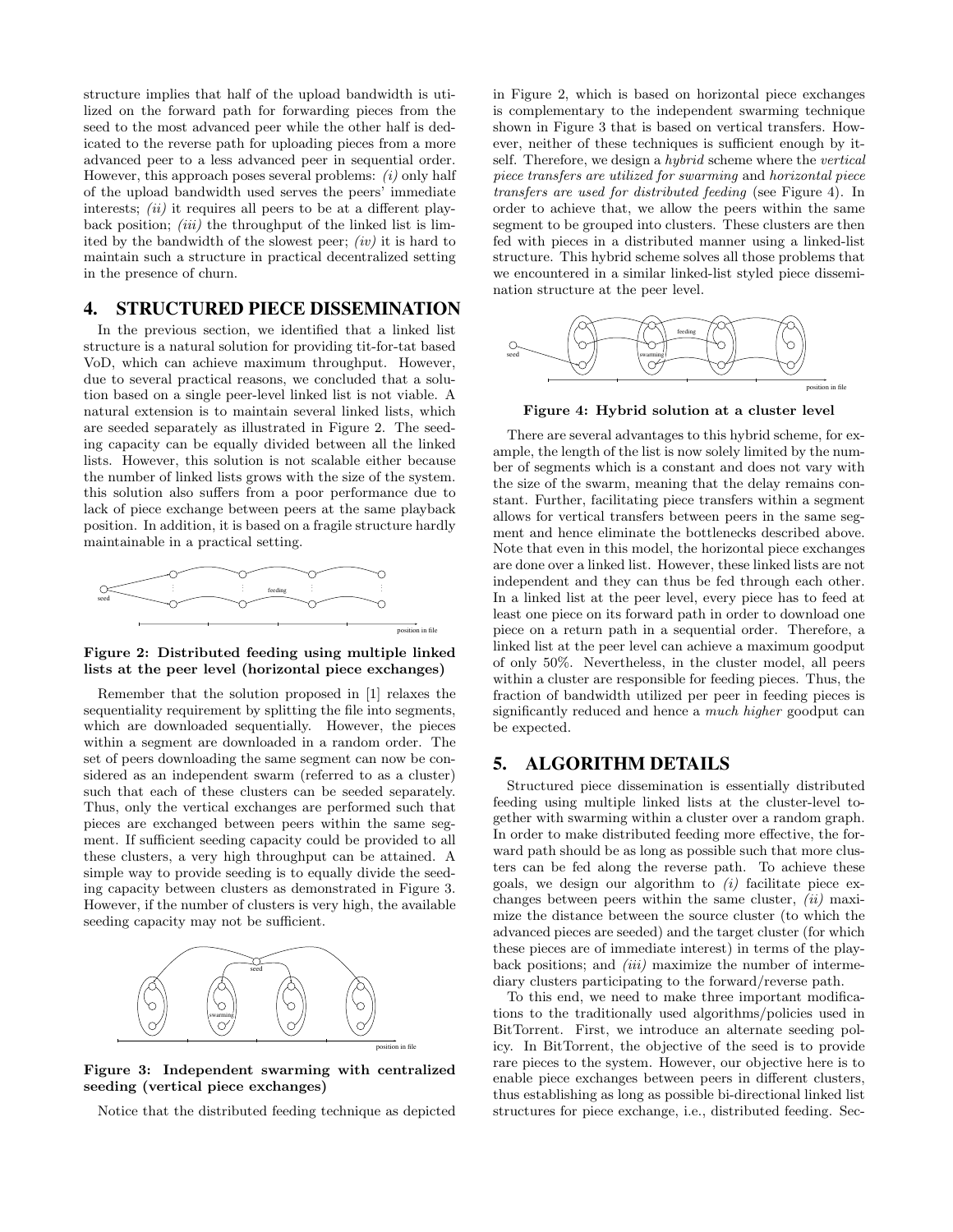ond, we introduce a management technique for a peer set (i.e., the set of peers a node can exchange pieces with) to allow efficient swarming inside clusters and maximize the number of intermediary clusters involved in linked lists. This should be performed dynamically since the peer set must evolve with the download progress. Finally, we change the piece exchange policy. In BitTorrent, peers exchange a locally rare piece in order to maintain high piece diversity in the swarm. However, in VoD the objective is to establish a balance between swarming and feeding, therefore, an alternate piece exchange policy is needed.

Seeding Policy An important component required for the construction of a linked list at the cluster level is to identify the pieces required by the most advanced cluster. Since the pieces required by the most advanced cluster are not available in the swarm those pieces are provided by the seed. However, instead of directly uploading to the most advanced cluster, the seed provides those pieces to the least advanced cluster. This allows the least advanced cluster to have a good bargaining power in the system. The exchange policy has to be designed accordingly so that these pieces are further fed on the forward path such that every intermediate cluster downloads it and forwards it to the next cluster. Eventually these pieces reach the most advanced cluster. A pseudo-code version of the seeding policy is given by Algorithm 1. Note that the seed can easily obtain a list of peers in the least advanced segment from the tracker. The most advanced segment can be obtained by the seed in a distributed fashion by polling peers through the linked list.

| <b>Algorithm 1</b> Seeding policy                 |
|---------------------------------------------------|
| <b>Input</b> Seeding                              |
| s: seeding capacity                               |
| $S^+$ and $S^-$ : most and least advanced segment |
| for $i$ from 1 to $s$                             |
| $n \leftarrow$ random peer in $S^-$               |
| $p \leftarrow$ random piece in $S^+$              |
| push $p$ to $n$                                   |
| end for                                           |

Peer Set Management The peers in each cluster can exchange pieces among themselves and they can participate in a linked list style feeding process. Therefore, we ensure that the peer set of every node is limited to the peers either from the same cluster or from the neighboring clusters. When a new peer joins the swarm it gets connected to some peers within the first group. The remainder of the peer set is constructed by connecting to neighbors of neighbors. The structure is maintained during the download through gossip: peer set is updated periodically by exchanging set of neighbors with current neighbors similarly to [10]. If the peer remains within the same cluster, it asks its neighbors to return a subset of the peers from their respective clusters. When a peer moves out of a cluster, it should update its neighborhood such that it is now connected to the peers within its new cluster and also to some peers in the clusters neighboring to this new cluster. This can again be done by polling through neighbor of neighbors using gossip. This way we can easily maintain the structure in a decentralized way.

Exchange policy The exchange policy determines whether two peers  $n_1$  and  $n_2$  should exchange pieces upon an encounter and which specific pieces  $p_1$  and  $p_2$  should be exchanged if any. If the peers are in the same group (i.e., their positions in the file lie in the same segment  $S_1 = S_2$ ) then traditional swarming should be performed. Both peers look in a random order for a piece in their common current segment  $S = S_1 = S_2$  that they could upload to each other. More specifically, they look for a piece in their piece sets that does not belong to the other peer's piece set. To ensure piece diversity inside each segment, and thus efficient intragroup swarming, such pieces are looked for by exploring the segment in a random order. Due to the peer set structure described in the previous paragraph advanced pieces can be pushed only from a cluster to the immediate next one when a peer connects to a member of the next cluster. In that situation the less advanced peer – say  $n_1$  – downloads a randomly chosen useful piece for its current segment in exchange for a piece in the future. Priority is given to the most advanced pieces in segments after  $n_2$ 's segment (denoted  $p_2 > S_2$ ). If no such piece can be exchanged, then  $n_1$  tries to upload a random piece in  $S_2$ . As explained in the previous sections, the motivation for uploading the most advanced pieces with highest priority is two-fold:  $(i)$  ensure fast feeding of the most advanced segment and  $(ii)$  build an as long as possible forward path and in turn a long reverse path establishing intercluster feeding. If no mutual interesting pieces can be found using this exchange policy, the contract between the two nodes is simply broken. A pseudo-code version of the piece selection algorithm is given by Algorithm 2.

| <b>Algorithm 2</b> Piece exchange policy                                                                          |
|-------------------------------------------------------------------------------------------------------------------|
| <b>Input</b> Upon encounter of peers $n_1$ and $n_2$ (assume $n_1 \leq n_2$ )                                     |
| $P_1$ (resp $P_2$ ): piece set of $n_1$ (resp. $n_2$ )                                                            |
| $S_1$ (resp $S_2$ ): $n_1$ 's (resp. $n_2$ 's) current segment                                                    |
| if $n_1$ and $n_2$ are in the same segment $S = S_1 = S_2$ then                                                   |
| if $\exists p_1, p_2 \in S$ such that $p_1 \in (P_1 \cap \overline{P_2})$ and $p_2 \in (P_2 \cap \overline{P_1})$ |
| $(p_1, p_2: random \ order \ search)$ then                                                                        |
| exchange $p_1, p_2$                                                                                               |
| else                                                                                                              |
| no exchange                                                                                                       |
| end if                                                                                                            |
| else $\{n_1 < n_2\}$                                                                                              |
| if $\exists p_1 \in S_1, p_2 > S_2$ such that $p_1 \in (P_1 \cap P_2)$ and $p_2 \in$                              |
| $(P_2 \cap \overline{P_1})$ (p <sub>1</sub> : random order search, p <sub>2</sub> : decreasing order              |
| starting from the end of the media) <b>then</b>                                                                   |
| exchange $p_1, p_2$                                                                                               |
| else if $\exists p_1 \in S_1, p_2 \in S_2$ such that $p_1 \in (P_1 \cap \overline{P}_2)$ and                      |
| $p_2 \in (P_2 \cap P_1)$ $(p_1, p_2: random \ order \ search)$ then                                               |
| exchange $p_1, p_2$                                                                                               |
| else                                                                                                              |
| no exchange                                                                                                       |
| end if                                                                                                            |
| end if                                                                                                            |

Note that using the transfer strategy presented in the previous paragraph, pieces before a node's playback position are used only to feed peers in the previous group. Therefore, a peer can drop pieces before the playback position of the peers in the previous group without reducing its feeding ability.

#### **6. DISCUSSION**

In this section, we analyze and discuss the behavior and performance of our protocol in face of traditional issues specific to large-scale peer-to-peer systems deployed in the public domain.

Protocol Stability First we consider the stability of the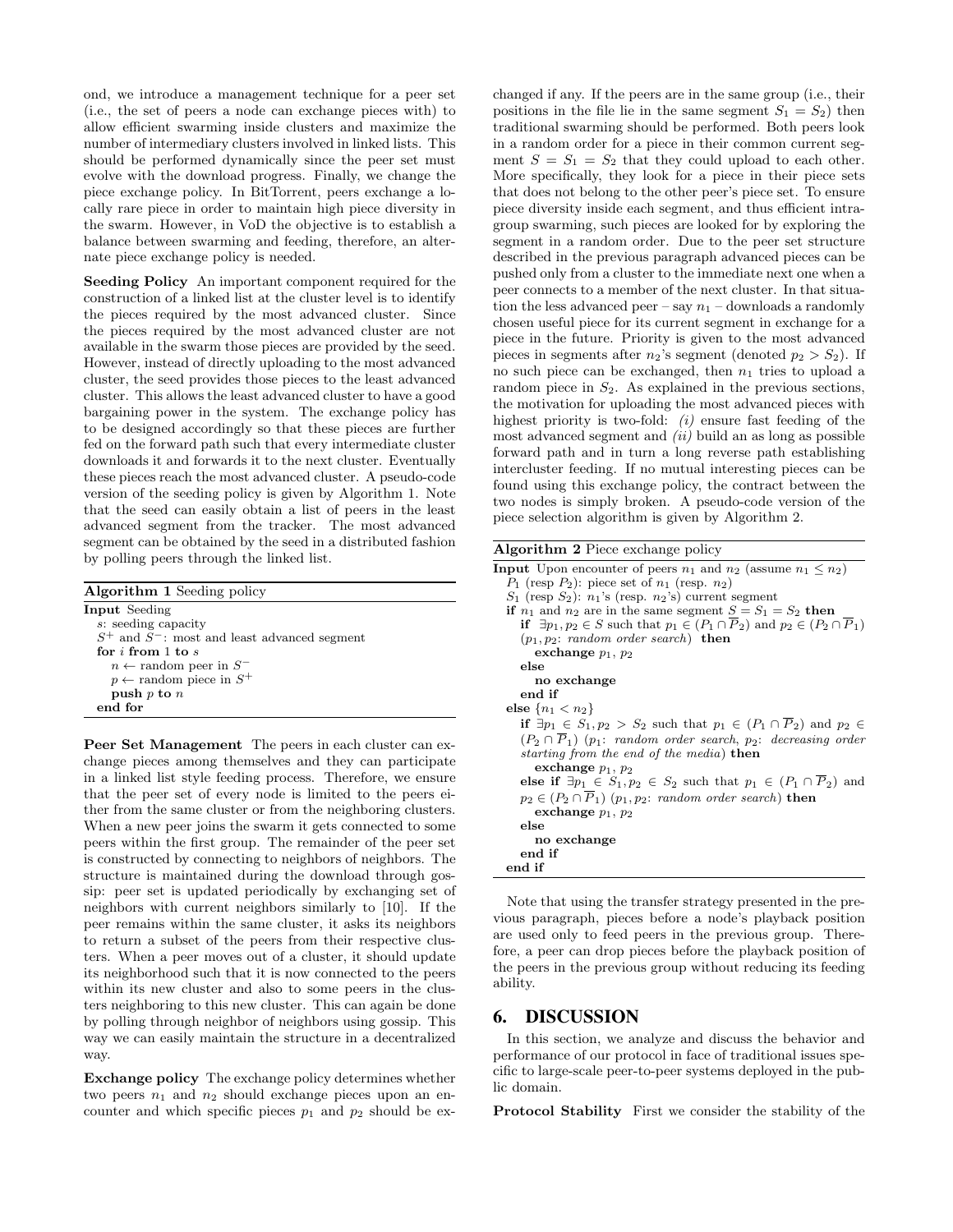protocol. By protocol stability we mean whether the system will keep on functioning at its optimal level over time. The protocol specifies that the seed pushes pieces from the most advanced segment to the peers in the least advanced segment. When peers arrive at a regular rate, the last segment is most likely to be the most advanced segment.

One might argue that since the pieces are forwarded using intermediate clusters, the pieces of the last segment become highly replicated in the system gradually loosing their bargaining power. This may eventually lead to a situation in which the system is blocked, since the peers in the least advanced clusters cannot get useful pieces in exchange of pieces in the last segment. In fact this never happens since the seed will automatically start pushing pieces from the *next-to-last* segment. Effectively, the pieces from the last segment are downloaded by the peers before they reach the last segment. Thus the last segment is no longer the most advanced segment as peers leave the system before they reach the last segment. The next-to-last segment will therefore become the most advanced segment until all those peers which have downloaded the last segment have departed from the system. When that happens the most advanced segment shifts back to the last segment. Thus, the most advanced segment will oscillate between the last and next-to-last segment.

Bottlenecks and heterogeneity We now determine that the bottlenecks we identified in the peer-level linked list can be easily prevented in the cluster-level linked list. A bottleneck can occur if the feeding capacity falls below a certain critical value, which results in all subsequent clusters getting starved. Therefore, adjusting the size of the clusters (taking into account the average upload bandwidth of peers) so that they able to feed an entire segment in one round ensures that there is no starvation. To illustrate this point, consider the case where a segment size is 20 and the fraction of bandwidth employed for the feeding process is 50%. The bandwidth required to download a segment is 20 pieces per round. Assume that on average a peer can upload 4 pieces per round. Then, there should be at least 10 peers in the cluster in order to prevent the occurrence of a bottleneck. To ensure that this property is satisfied, one can either set the number of clusters such that it is highly unlikely that the size of the cluster drops below the critical value or, if the system size is not known in advance, the size of the clusters can be automatically adjusted by merging two consecutive clusters, whenever the size of one of the two clusters drops below the critical value.

Churn and VCR operations We analyze here the cost of peers leaving and joining the system in the middle of the download. To do so, a peer needs to download one piece in the most advanced segment, which is essentially the same as joining from the beginning. Further, a peer needs to construct a peer set such that it maintains the loosely coupled structure. This is automatically achieved by the gossip-based maintenance technique that leverages neighbors-of-neighbors. Similarly, when a peer leaves in the middle of the download, all the links connecting to it are broken. However, these broken links will be quickly re-built. Finally, the procedure for skipping through the video is essentially similar to re-joining in the middle the video.

Free Riding The tit-for-tat mechanism ensures that a peer obtains new pieces only if it uploads pieces in return, making the protocol resilient to free riding. However, one might argue that a freerider may deviate from the protocol by downloading only pieces in its current segment to increase its immediate benefit, thus breaking the feeding process. First, such a behavior is not guaranteed to increase long-term performance as the peer will quickly loose its bargaining power due to the lack of pieces in the future. Second, very efficient techniques using coding-based challenges have been proposed to force peers to download out-of-order pieces [3].

#### **7. EVALUATION**

This section presents the results of our simulations.

#### **7.1 Experimental setup**

We compare our algorithm with the unstructured algorithm presented in [1]. In order to establish connections, this algorithm uses random encounters where peers randomly poll the members of their peer set in order to establish a piece exchange. If both peers belong to the same segment, they try to exchange content within that segment. Otherwise, if they are in different segments then the less advanced peer can still download a piece in its current segment. However, the more advanced peer first tries to download a piece in its current segment, and if that fails, it tries to download any random piece available in the future.

We developed a discrete-time simulator, where time evolves in rounds. A peer is allowed to upload only a certain maximum number of pieces within a round. The tit-for-tat incentives are implemented at the round level, implying that a peer can download a piece from a neighbor only if it uploads a piece to that neighbor during the same round.

The simulation results presented in the next sections have been obtained by running both algorithms in a network of peers joining the system at a rate of 5 peers per round (Poisson law). The media file has been split in 10 segments of 25 pieces. The peer set size is set to 10 and the upload limit is set to 4 pieces per round. The system is seeded by a single source with an upload bandwidth of 10.

## **7.2 Evaluation metrics**

We use three metrics to evaluate structured piece dissemination techniques compared to a purely random algorithm: (1) the fraction of upload bandwidth utilized for exchanging pieces (i.e., throughput), (2) the maximum rate at which the video can be played (referred to as achievable playback rate) and (3) the fraction of pieces downloaded in the current segment.



Figure 5: Evolution of playback position.

The achievable playback rate is the maximum rate at which the video can be played: this means that whenever a peer reaches a given playback position, the corresponding piece is available. Since a peer needs a setup time for buffering the first pieces of the video, we allow a delay  $\delta$  before